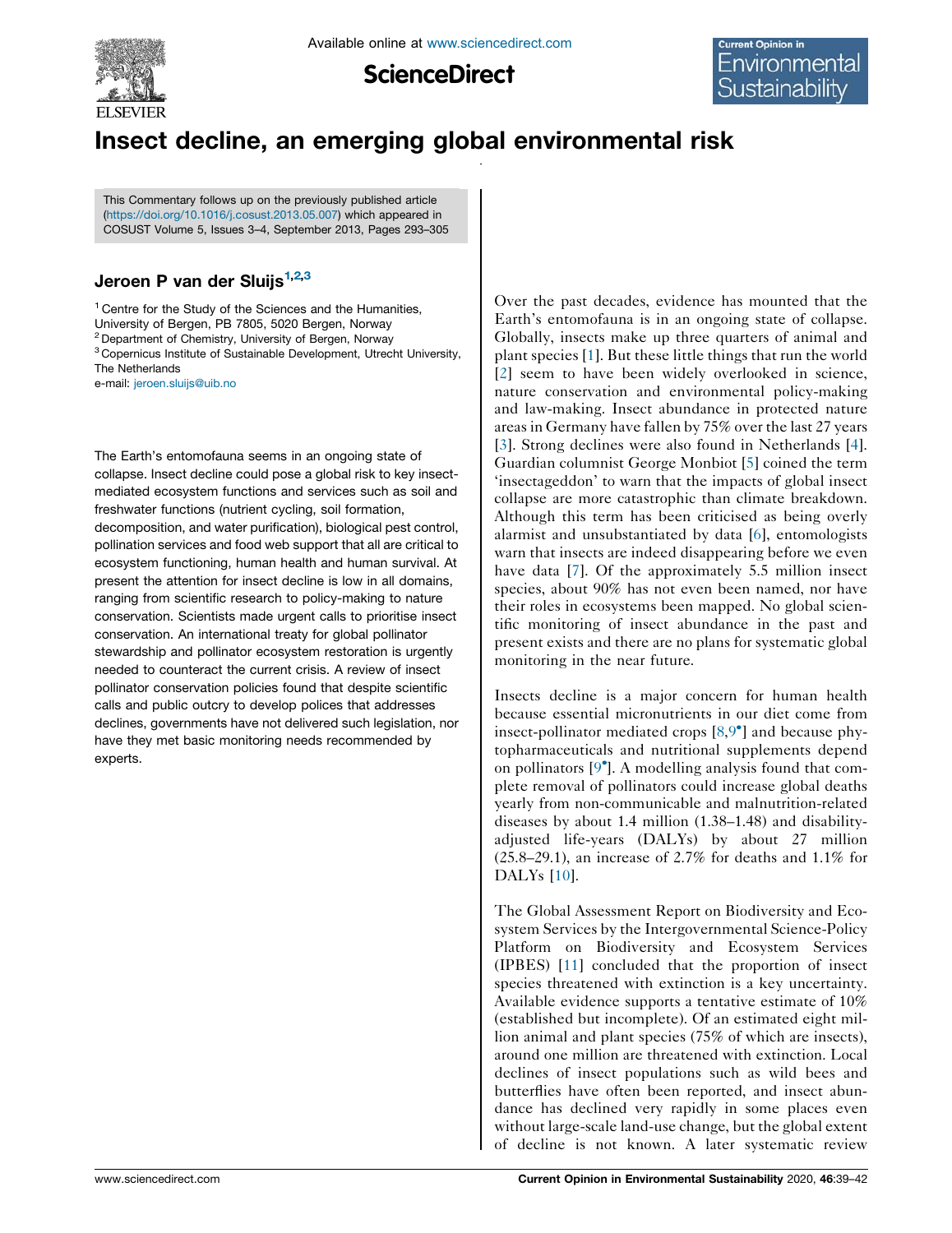estimates that worldwide over 40% of insect species is threatened with extinction  $[12\text{°}$  $[12\text{°}$  $[12\text{°}$ .

Insect decline could pose a global risk to key insectmediated ecosystem functions and services such as soil and freshwater functions (nutrient cycling, soil formation, decomposition, and water purification), biological pest control, pollination services and food web support that all are critical to ecosystem functioning and human survival. Insect declines are expected to cascade onto ecosystem functioning and human well-being [[2\]](#page-2-0). It could have far reaching impacts also outside of the insect realms, including loss of biodiversity higher-up in the food-web (e.g. insectivorous birds) and impairment of ecosystem resilience.

A review of the risks of pollinator decline for global food security [\[9](#page-2-0) ] showed that globally at least 87 of major food crops critically depend on insect pollination. Together these account for 35% of the world food production volume. Essential micronutrients in the human diet (e.g. vitamins A and C, antioxidants, lycopene, b-tocopherol and folic acid) come for 90–100% from pollinator-mediated crops. In total, pollinator mediated crops account for about 40% of global nutrient supply for humans [\[13](#page-2-0)]. Many crops for fibre, fodder, biofuels, timber, phytopharmaceuticals, dietary supplements, as well as ornamental plants also critically depend on pollinators [[9](#page-2-0) ]. The loss of insect pollinators threatens global food security, can worsen hidden hunger (micronutrient deficiencies), can deprive society from a range of non-food plant based resources, erodes ecosystem resilience, and can destabilise ecosystems. Possible impacts of global impairment of other key insect-mediated ecosystem processes and services, especially those provided by aquatic and soil insects, are poorly known.

Pesticides are a key driver of insect decline, especially the so-called neonicotinoids (in short: neonics) [\[14–17](#page-2-0)]. Approved in more than 120 countries, neonics have become the world's most widely used insecticides, making up about 40% of the global insecticide market. In response to evidence of collateral damage to bees, in 2018 Europe partially banned 3 of 6 authorised neonics for outdoor use in crops, but large scale use in greenhouses and use as biocide continued and regrettable substitution by other neonics such as sulfoxaflor occurred [[18](#page-2-0)].

Given that neonics are persistent and water soluble, its large scale prophylactic use has led to large scale pollution of water and soils. The current scale of use of neonics also has dramatic impacts on aquatic invertebrate life [\[19](#page-2-0)]. Hallmann et al. [[20](#page-2-0)<sup>°</sup>] found that declines in insectivorous birds are associated with high neonic concentrations in Dutch surface water, hinting at cascading effects in the

food web. An analysis of multi-year nation-wide data on breeding birds and pesticide use in the US confirmed cascading effects for insectivorous birds  $[21$  $[21$ <sup> $\bullet$ </sup>].

In 2015 the IUCN Task Force on Systemic Pesticides published its World Wide Integrated Assessment (WIA) of the impacts of systemic pesticides  $[22-26,27^{\bullet},28,29]$  $[22-26,27^{\bullet},28,29]$  $[22-26,27^{\bullet},28,29]$  $[22-26,27^{\bullet},28,29]$  $[22-26,27^{\bullet},28,29]$ . An update of the WIA was published between 2017 and  $2020$  [\[30](#page-3-0),[31](#page-3-0)<sup> $\bullet$ </sup>[,32](#page-3-0),[33\]](#page-3-0). The findings show that at the present scale of world-wide use, the impacts of neonics on insect pollinators and on terrestrial and aquatic insects, cascade into impacts on population level and communities levels and put key ecosystem services such as pollination, soil formation, soil nutrient cycling, water purification and food web support at risk  $[31$ <sup>\*</sup>.

At present the attention for insect decline is low in all domains, ranging from scientific research to policy-making to nature conservation. The UN Convention on Biodiversity covers all ecosystems, species and genetic resources. However, the Convention's Strategic Plan 2011–2020 [[34](#page-3-0)] does not specifically refer to insects or pollinators but it emphasises restoration of ecosystem services and habitats in general. A post-2020 global biodiversity framework is scheduled to be adopted at CBD's COP15 in 2021. Another important step at the international level has been the IPBES thematic assessment on pollinators, pollination and food production [\[35](#page-3-0)]. The priority that IPBES gave to initiating a thematic assessment on pollinators is a sign of the emerging realisation of the global importance of pollinator decline.

An international treaty for global pollinator stewardship and pollinator ecosystem restoration is urgently needed to counteract the current crisis [[9](#page-2-0) ]. Scientists made urgent calls to prioritise insect conservation [[36,37](#page-3-0)]. In 2018, the EU Pollinators Initiative [\[38](#page-3-0)] started, but the European Court of Auditors found that the Commission approach to the protection of wild pollinators is inconsistent, policies are flawed, and the Pollinators Initiative does not have the tools and mechanisms to address those gaps [\[39](#page-3-0) ]. A review of insect pollinator conservation policies in the US found that despite scientific calls and public outcry to develop policy that addresses declines, multi-state agreements have not delivered such legislation nor met basic monitoring needs recommended by experts  $[40^{\bullet\bullet}].$  $[40^{\bullet\bullet}].$  $[40^{\bullet\bullet}].$ 

#### Conflict of interest statement

Nothing declared.

## Funding

This work benefitted from the RECIPES project. This project has received funding from the European Union's Horizon 2020 research and innovation programme under grant agreement No 824665.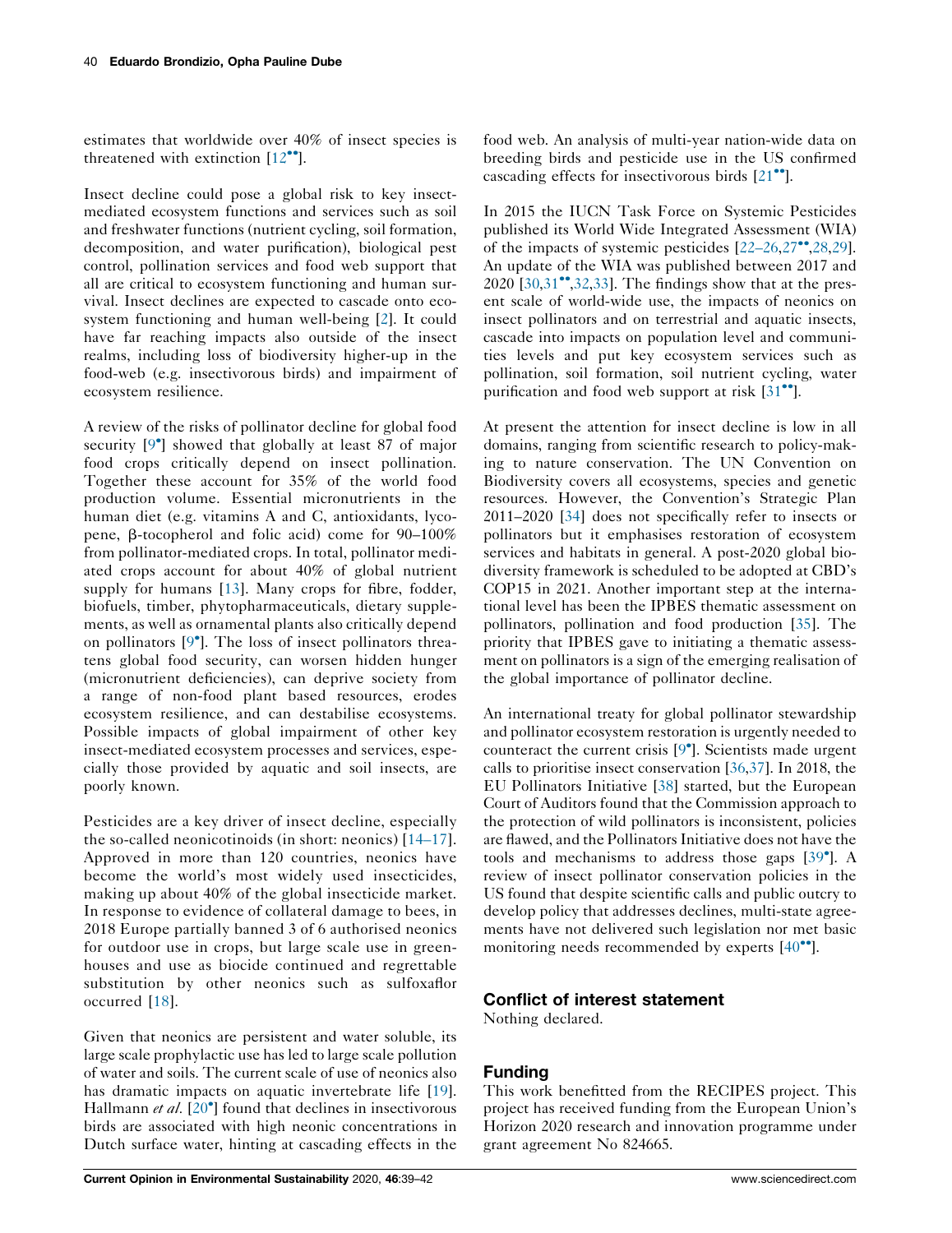#### <span id="page-2-0"></span>References and recommended reading

Papers of particular interest, published within the period of review, have been highlighted as:

- of special interest
- •• of outstanding interest
- 1. Chapman AD: Numbers of Living Species in Australia and the *World.* 2nd edition. Canberra, Australia: Australian Biological<br>Resources Study (ABRS); 2009 [https://www.environment.gov.au/](https://www.environment.gov.au/system/files/pages/2ee3f4a1-f130-465b-9c7a-79373680a067/files/nlsaw-2nd-complete.pdf) [system/files/pages/2ee3f4a1-f130-465b-9c7a-79373680a067/](https://www.environment.gov.au/system/files/pages/2ee3f4a1-f130-465b-9c7a-79373680a067/files/nlsaw-2nd-complete.pdf) [files/nlsaw-2nd-complete.pdf](https://www.environment.gov.au/system/files/pages/2ee3f4a1-f130-465b-9c7a-79373680a067/files/nlsaw-2nd-complete.pdf).
- [Ameixa OMCC, Soares AO, Soares AM, Lillebø AI:](http://refhub.elsevier.com/S1877-3435(20)30067-1/sbref0010) Ecosystem [services provided by the little things that run the World](http://refhub.elsevier.com/S1877-3435(20)30067-1/sbref0010). [Selected Studies in Biodiversity](http://refhub.elsevier.com/S1877-3435(20)30067-1/sbref0010). IntechOpen; 2018.
- 3. [Hallmann CA, Sorg M, Jongejans E, Siepel H, Hofland N,](http://refhub.elsevier.com/S1877-3435(20)30067-1/sbref0015)<br>Schwan H, Stenmans W, Müller A, Sumser H, Hörren T e*t al.*: More [than 75 percent decline over 27 years in total flying insect](http://refhub.elsevier.com/S1877-3435(20)30067-1/sbref0015) [biomass in protected areas](http://refhub.elsevier.com/S1877-3435(20)30067-1/sbref0015). PLoS One 2017, 12:e0185809.
- 4. [Hallmann CA, Zeegers T, van Klink R, Vermeulen R, van Wielink P,](http://refhub.elsevier.com/S1877-3435(20)30067-1/sbref0020) [Spijkers H, van Deijk J, van Steenis W, Jongejans E:](http://refhub.elsevier.com/S1877-3435(20)30067-1/sbref0020) Declining [abundance of beetles, moths and caddisflies in the](http://refhub.elsevier.com/S1877-3435(20)30067-1/sbref0020) Netherlands. [Insect Conserv Divers](http://refhub.elsevier.com/S1877-3435(20)30067-1/sbref0020) 2020, 13:127-139.
- Monbiot G: Insectageddon: Farming is More Catastrophic than Climate Breakdown. The Guardian; 2017. 20-10-2017. [https://www.theguardian.com/commentisfree/2017/oct/20/](https://www.theguardian.com/commentisfree/2017/oct/20/insectageddon-farming-catastrophe-climate-breakdown-insect-populations) [insectageddon-farming-catastrophe-climate-breakdown-insect](https://www.theguardian.com/commentisfree/2017/oct/20/insectageddon-farming-catastrophe-climate-breakdown-insect-populations)[populations.](https://www.theguardian.com/commentisfree/2017/oct/20/insectageddon-farming-catastrophe-climate-breakdown-insect-populations)
- 6. Komonen A, Halme P, Kotiaho JS: Alarmist by bad design: strongly popularized unsubstantiated claims undermine credibility of conservation science. Rethinking Ecol 2019, 4:17- 19<http://dx.doi.org/10.3897/rethinkingecology.4.34440>.
- 7. Thomas CD, Jones TH, Hartley SE: "Insectageddon": a call for more robust data and rigorous analyses. Global Change Biol 2019 <http://dx.doi.org/10.1111/gcb.14608>.
- 8. Daily GC, Karp DS: [Nature's bounties: reliance on pollinators](http://refhub.elsevier.com/S1877-3435(20)30067-1/sbref0040) for health. The Lancet 2015, 386[:1925-1927.](http://refhub.elsevier.com/S1877-3435(20)30067-1/sbref0040)
- 9. Van der Sluijs JP, Vaage NS: Pollinators and global food
- $\bullet$ **security: the need for holistic global stewardship**. *Food Ethics*<br>2016, 1:75-9[1 http://dx.doi.org/10.1007/s41055-016-0003-z](http://dx.doi.org/10.1007/s41055-016-0003-z)

Topical review of the present pollinator crisis and how it threatens global and local food security. An integrated approach that simultaneously addresses the key drivers is needed. This includes creation and restoration of floral and nesting resources, a global phase out of prophylactic use of neonicotinoids and fipronil, improvement of test protocols in authorisation of agrochemicals, and restoration and maintenance of indepen-dence in regulatory science. The authors argue that an international treaty for global pollinator stewardship and pollinator ecosystem restoration should be initiated in order to systemically counteract the current crisis.

- [Smith MR, Singh GM, Mozaffarian D, Myers SS:](http://refhub.elsevier.com/S1877-3435(20)30067-1/sbref0050) Effects of [decreases of animal pollinators on human nutrition and global](http://refhub.elsevier.com/S1877-3435(20)30067-1/sbref0050) [health: a modelling analysis](http://refhub.elsevier.com/S1877-3435(20)30067-1/sbref0050). The Lancet 2015, 386:1964-1972.
- 11. IPBES: Global Assessment Report on Biodiversity and Ecosystem Services. 2019 In: [https://www.ipbes.net/](https://www.ipbes.net/global-assessment-report-biodiversity-ecosystem-services) [global-assessment-report-biodiversity-ecosystem-services](https://www.ipbes.net/global-assessment-report-biodiversity-ecosystem-services).
- 12. Sá[nchez-Bayo F, Wyckhuys KA:](http://refhub.elsevier.com/S1877-3435(20)30067-1/sbref0060) Worldwide decline of the  $\ddot{\phantom{0}}$ [entomofauna: a review of its drivers](http://refhub.elsevier.com/S1877-3435(20)30067-1/sbref0060). Biol Conserv 2019, 232[:8-27](http://refhub.elsevier.com/S1877-3435(20)30067-1/sbref0060)

A synthesis of 73 recent studies on insect decline and proclaimed drivers. Over 40% of insect species are threatened with extinction. Lepidoptera, Hymenoptera and dung beetles (Coleoptera) are the taxa most affected. Four aquatic taxa are imperilled and have already lost a large proportion of species. Habitat loss by conversion to intensive agriculture is the main driver of the declines. Agro-chemical pollutants, invasive species and climate change are additional key causes.

- 13. Eilers EJ, Kremen C, Greenleaf SS, Garber AK, Klein AM: Contribution of pollinator-mediated crops to nutrients in the human food supply. PLoS One 2011, 6:e21363 [http://dx.doi.org/](http://dx.doi.org/10.1371/journal.pone.0021363) [10.1371/journal.pone.0021363](http://dx.doi.org/10.1371/journal.pone.0021363).
- 14. Van der Sluijs JP, Simon-Delso N, Goulson D, Maxim L, Bonmatin J-M, Belzunces J-M: Neonicotinoids, bee disorders and the

sustainability of pollinator services. Curr Opin Environ Sustain 2013, 5:293-30[5 http://dx.doi.org/10.1016/j.cosust.2013.05.007](http://dx.doi.org/10.1016/j.cosust.2013.05.007).

- 15. EASAC: [Ecosystem Services, Agriculture and Neonicotinoids](http://refhub.elsevier.com/S1877-3435(20)30067-1/sbref0075). [Halle: European Academies Science Advisory Council; 2015.](http://refhub.elsevier.com/S1877-3435(20)30067-1/sbref0075)
- 16. Rundlöf Maj et al.: Seed coating with a neonicotinoid insecticide negatively affects wild bees. Nature 2015, 521:77-80 [http://dx.doi.org/10.1038/nature14420.](http://dx.doi.org/10.1038/nature14420)
- 17. Williams GR et al.: Neonicotinoid pesticides severely affect honey bee queens. Nat Sci Rep 2015, 5:14621 [http://dx.doi.org/](http://dx.doi.org/10.1038/srep14621) [10.1038/srep14621](http://dx.doi.org/10.1038/srep14621).
- 18. Van der Sluijs JP: EU ban on neonics, too little too late. Green Eur J 2018. 18 Dec 2018. [https://www.greeneuropeanjournal.eu/](https://www.greeneuropeanjournal.eu/eu-ban-on-neonics-too-little-too-late/) [eu-ban-on-neonics-too-little-too-late/](https://www.greeneuropeanjournal.eu/eu-ban-on-neonics-too-little-too-late/).
- 19. Van Dijk TC, Van Staalduinen MA, Van der Sluijs JP: Macroinvertebrate decline in surface water polluted with imidacloprid. PLoS One 2013, 8:e62374 [http://dx.doi.org/](http://dx.doi.org/10.1371/journal.pone.0062374) [10.1371/journal.pone.0062374](http://dx.doi.org/10.1371/journal.pone.0062374).
- 20. [Hallmann CA, Foppen RP, van Turnhout CA, de Kroon H,](http://refhub.elsevier.com/S1877-3435(20)30067-1/sbref0100)
- $\cdot$ Jongejans E: [Declines in insectivorous birds are associated](http://refhub.elsevier.com/S1877-3435(20)30067-1/sbref0100) [with high neonicotinoid concentrations](http://refhub.elsevier.com/S1877-3435(20)30067-1/sbref0100). Nature 2014, 511:341

Declines in insectivorous birds are spatially and temporally strongly associated with high levels of neonicotinoid pollution in the Netherlands. This was the first study hinting at cascading effects of insecticides in the food web.

21. Li Y, Miao R, Khanna M: Neonicotinoids and decline in bird  $\ddot{\phantom{0}}$ biodiversity in the United States. Nat Sustain 2020:1-9 [http://dx.](http://dx.doi.org/10.1038/s41893-020-0582-x) [doi.org/10.1038/s41893-020-0582-x](http://dx.doi.org/10.1038/s41893-020-0582-x)

Analysis of a rich dataset on breeding birds and pesticide use in the US confirms cascading effects of neonicotinoids-driven insect decline in the foodweb. The increase in neonicotinoid use in the US led to statistically significant reductions in bird biodiversity between 2008 and 2014 relative to a counterfactual without neonicotinoid use, particularly for grassland and insectivorous birds, with average annual rates of reduction of 4% and 3%, respectively.

- 22. Bijleveld van Lexmond M, Bonmatin JM, Goulson D, Noome DA: Worldwide integrated assessment on systemic pesticides. Environ Sci Pollut Res 2015, 22:1-[4 http://dx.doi.org/10.1007/](http://dx.doi.org/10.1007/s11356-014-3220-1) [s11356-014-3220-1.](http://dx.doi.org/10.1007/s11356-014-3220-1)
- 23. Simon-Delso N, Amaral-Rogers V, Belzunces LP, Bonmatin J-M, Chagnon M, Downs C, Furlan L, Gibbons DW, Giorio C, Girolami V et al.: Systemic insecticides (neonicotinoids and fipronil): trends, uses, mode of action and metabolites. Environ Sci Pollut Res 2015, 22:5-3[4 http://dx.doi.org/10.1007/s11356-014-3470-y](http://dx.doi.org/10.1007/s11356-014-3470-y).
- 24. Bonmatin JM, Giorio C, Girolami V, Goulson D, Kreutzweiser DP,<br>Krupke C, Liess M, Long E, Marzaro M, Mitchell EAD et al.: Environmental fate and exposure; neonicotinoids and fipronil. Environ Sci Pollut Res 2015, 22:35-6[7 http://dx.doi.org/10.1007/](http://dx.doi.org/<Diff id=) [s11356-014-3332-7.](http://dx.doi.org/<Diff id=)
- 25. Pisa L, Amaral-Rogers V, Belzunces LP, Bonmatin J-M, Downs C, Goulson D, Kreutzweiser D, Krupke C, Liess M, McField M et al.: Effects of neonicotinoids and fipronil on non-target invertebrates. Environ Sci Pollut Res 2015, 22:68-10[2 http://dx.](http://dx.doi.org/<Diff id=) [doi.org/10.1007/s11356-014-3471-x.](http://dx.doi.org/<Diff id=)
- 26. Gibbons D, Morrissey C, Mineau P: A review of the direct and indirect effects of neonicotinoids and fipronil on vertebrate wildlife. Environ Sci Pollut Res 2015, 22:103-11[8 http://dx.doi.org/](http://dx.doi.org/10.1007/s11356-014-3180-5) [10.1007/s11356-014-3180-5](http://dx.doi.org/10.1007/s11356-014-3180-5).
- 27.  $\ddot{\phantom{0}}$ Chagnon M, Kreutzweiser D, Mitchell EAD, Morrissey CA,<br>Noome DA, Van der Sluijs JP: **Risks of large scale use of** systemic insecticides to ecosystem functioning and services. Environ Sci Pollut Res 2015, 22:119-134 [http://dx.doi.org/](http://dx.doi.org/10.1007/s11356-014-3277-x) [10.1007/s11356-014-3277-x](http://dx.doi.org/10.1007/s11356-014-3277-x)

Where earlier studies mainly showed the negative impacts of neonicotinoids on pollination, this study documents broader evidence of the effects on ecosystem functions regulating soil and water quality, pest control, ecosystem resilience and community diversity. In particular, microbes, invertebrates, and fish are at risk while they play critical roles as decomposers, pollinators, consumers, and predators, which collectively maintain healthy communities and ecosystem integrity.

28. Furlan L, Kreutzweiser D: Alternatives to neonicotinoid insecticides for pest control: case studies in agriculture and **forestry.** *Environ Sci Pollut Res* 2015, **22**:135-14[7 http://dx.doi.](http://dx.doi.org/<Diff id=)<br>[org/10.1007/s11356-014-3628-7.](http://dx.doi.org/<Diff id=)